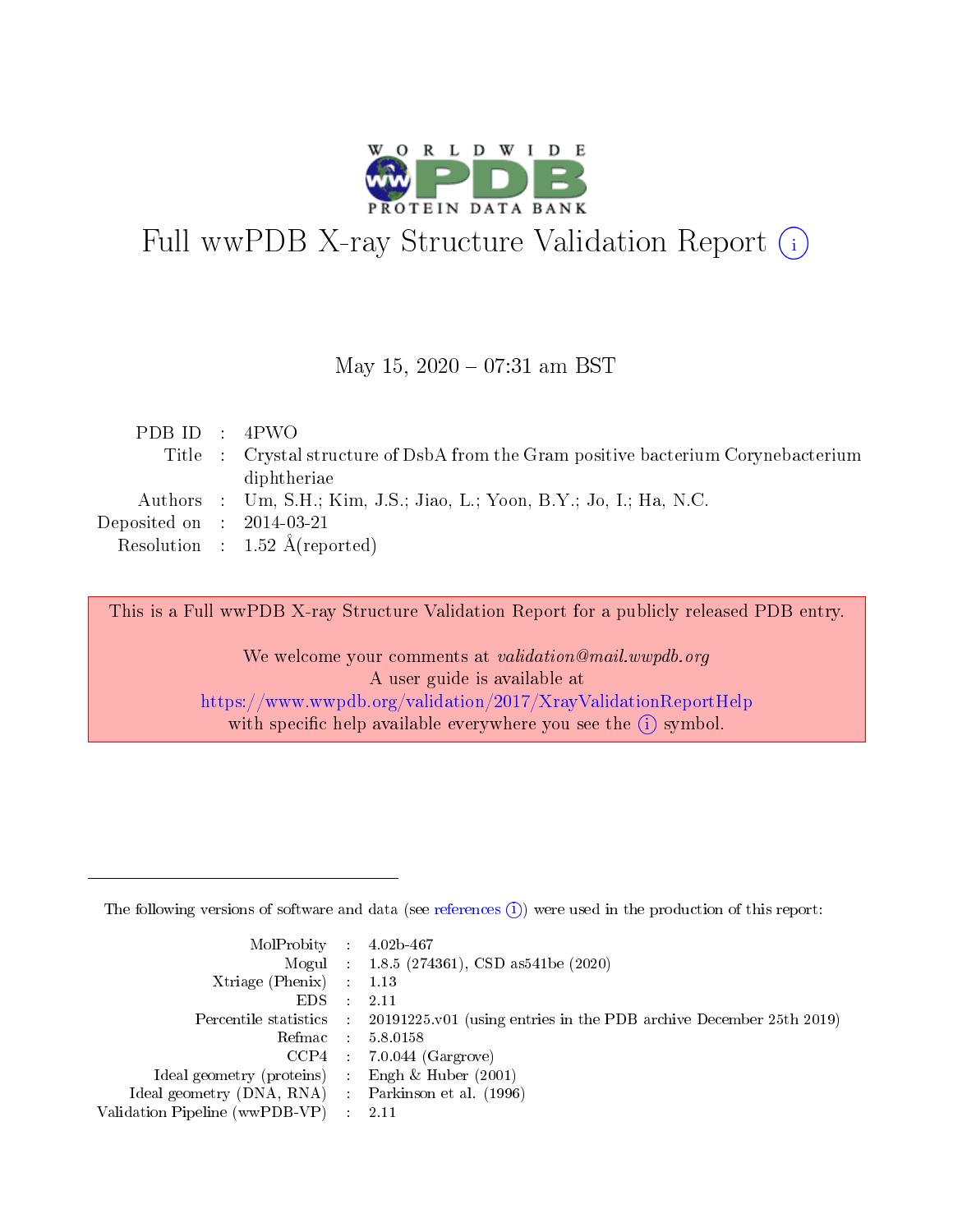# 1 [O](https://www.wwpdb.org/validation/2017/XrayValidationReportHelp#overall_quality)verall quality at a glance  $(i)$

The following experimental techniques were used to determine the structure: X-RAY DIFFRACTION

The reported resolution of this entry is 1.52 Å.

Percentile scores (ranging between 0-100) for global validation metrics of the entry are shown in the following graphic. The table shows the number of entries on which the scores are based.



| Metric                | Whole archive<br>$(\#\text{Entries})$ | Similar resolution<br>$(\#\text{Entries},\, \text{resolution}\; \text{range}(\textup{\AA}))$ |
|-----------------------|---------------------------------------|----------------------------------------------------------------------------------------------|
| $R_{free}$            | 130704                                | $4009(1.54-1.50)$                                                                            |
| Clashscore            | 141614                                | $4249(1.54-1.50)$                                                                            |
| Ramachandran outliers | 138981                                | $4148(1.54-1.50)$                                                                            |
| Sidechain outliers    | 138945                                | $4146(1.54-1.50)$                                                                            |
| RSRZ outliers         | 127900                                | $3943(1.54-1.50)$                                                                            |

The table below summarises the geometric issues observed across the polymeric chains and their fit to the electron density. The red, orange, yellow and green segments on the lower bar indicate the fraction of residues that contain outliers for  $>=3, 2, 1$  and 0 types of geometric quality criteria respectively. A grey segment represents the fraction of residues that are not modelled. The numeric value for each fraction is indicated below the corresponding segment, with a dot representing fractions  $\epsilon=5\%$  The upper red bar (where present) indicates the fraction of residues that have poor fit to the electron density. The numeric value is given above the bar.

| Mol | $\sim$ 1<br>hain | Length | Quality of chain |  |
|-----|------------------|--------|------------------|--|
|     |                  |        | 4%               |  |
| -   | . .              | 250    | 96%              |  |

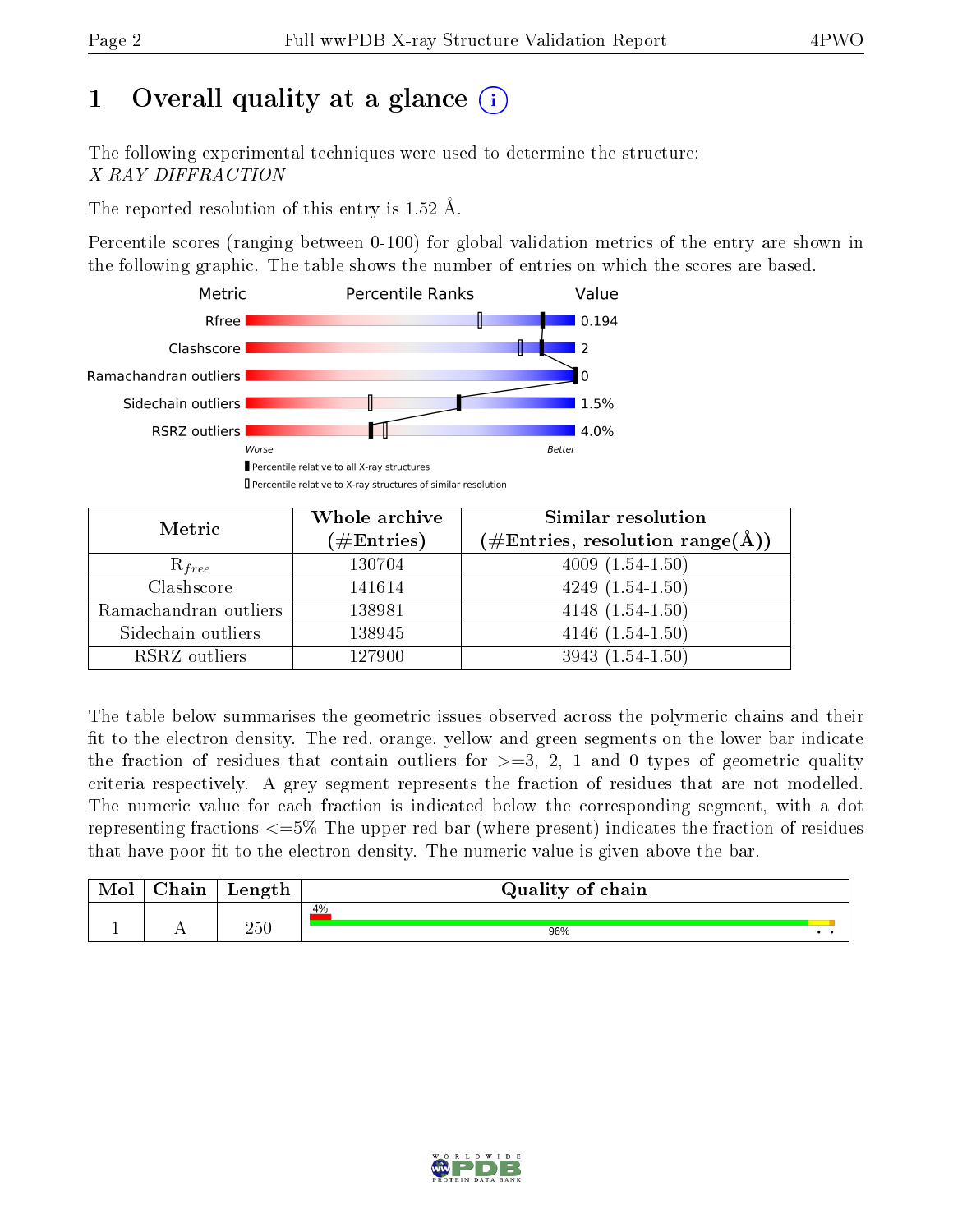# 2 Entry composition (i)

There are 3 unique types of molecules in this entry. The entry contains 2175 atoms, of which 0 are hydrogens and 0 are deuteriums.

In the tables below, the ZeroOcc column contains the number of atoms modelled with zero occupancy, the AltConf column contains the number of residues with at least one atom in alternate conformation and the Trace column contains the number of residues modelled with at most 2 atoms.

• Molecule 1 is a protein called DsbA.

|  | ${\rm Chain}$ | $\,^{\shortmid}$ Residues | Atoms        |     |     |  | $\mid$ ZeroOcc $\mid$ AltConf $\mid$ Trace |  |  |
|--|---------------|---------------------------|--------------|-----|-----|--|--------------------------------------------|--|--|
|  |               | 250                       | <b>Total</b> |     |     |  |                                            |  |  |
|  |               |                           | 1247         | 334 | 388 |  |                                            |  |  |

• Molecule 2 is GLYCEROL (three-letter code: GOL) (formula:  $C_3H_8O_3$ ).



|  | $Mol$   Chain   Residues | Atoms                                                    |  |  | $ZeroOcc$   AltConf |  |
|--|--------------------------|----------------------------------------------------------|--|--|---------------------|--|
|  |                          | $\begin{array}{ccc} \text{Total} & \text{C} \end{array}$ |  |  |                     |  |

• Molecule 3 is water.

|  | $\blacksquare$ Mol $\blacksquare$ Chain $\blacksquare$ Residues | Atoms                | $\mid$ ZeroOcc $\mid$ AltConf $\mid$ |  |
|--|-----------------------------------------------------------------|----------------------|--------------------------------------|--|
|  | 195                                                             | Total<br>195<br>195. |                                      |  |

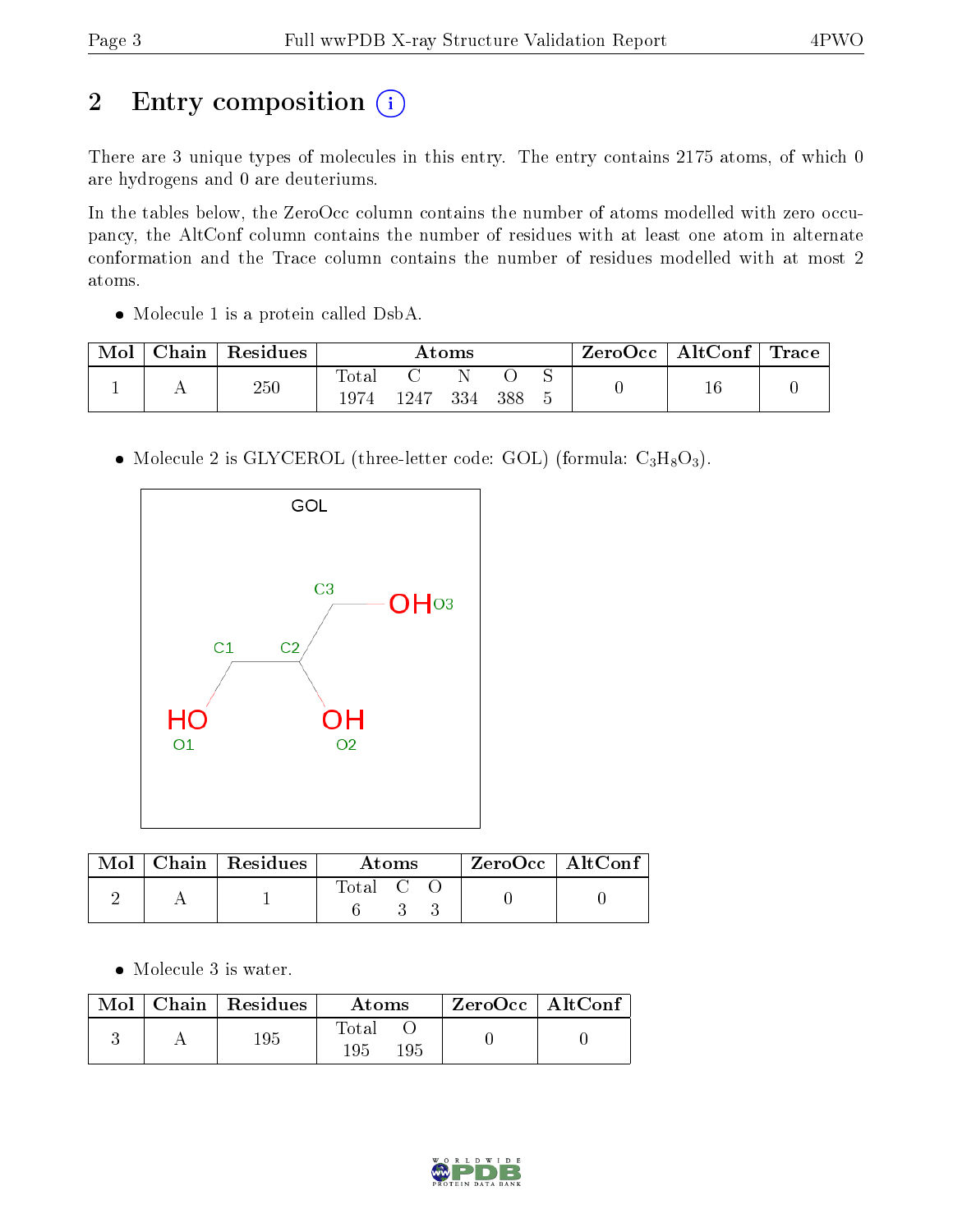## 3 Residue-property plots  $(i)$

These plots are drawn for all protein, RNA and DNA chains in the entry. The first graphic for a chain summarises the proportions of the various outlier classes displayed in the second graphic. The second graphic shows the sequence view annotated by issues in geometry and electron density. Residues are color-coded according to the number of geometric quality criteria for which they contain at least one outlier: green  $= 0$ , yellow  $= 1$ , orange  $= 2$  and red  $= 3$  or more. A red dot above a residue indicates a poor fit to the electron density (RSRZ  $> 2$ ). Stretches of 2 or more consecutive residues without any outlier are shown as a green connector. Residues present in the sample, but not in the model, are shown in grey.

• Molecule 1: DsbA



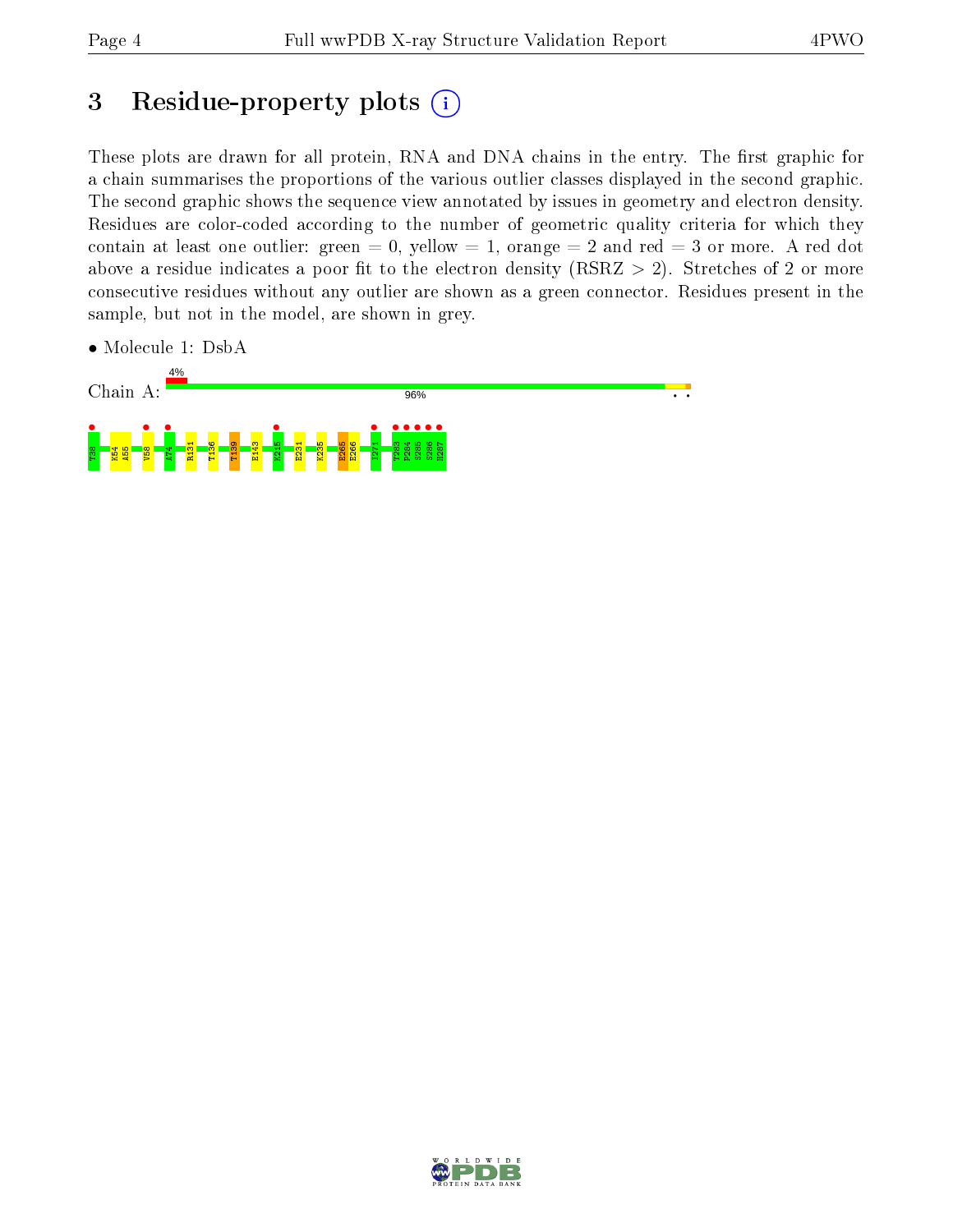# 4 Data and refinement statistics  $(i)$

| Property                                                             | Value                                           | Source     |
|----------------------------------------------------------------------|-------------------------------------------------|------------|
| Space group                                                          | P 21 21 21                                      | Depositor  |
| Cell constants                                                       | $48.64\text{\AA}$<br>68.32Å<br>69.19Å           |            |
| a, b, c, $\alpha$ , $\beta$ , $\gamma$                               | $90.00^\circ$<br>$90.00^\circ$<br>$90.00^\circ$ | Depositor  |
| Resolution $(A)$                                                     | $-1.52$<br>19.93                                | Depositor  |
|                                                                      | 19.93<br>$-1.52$                                | <b>EDS</b> |
| % Data completeness                                                  | 99.8 (19.93-1.52)                               | Depositor  |
| (in resolution range)                                                | 99.8 (19.93-1.52)                               | <b>EDS</b> |
| $R_{merge}$                                                          | (Not available)                                 | Depositor  |
| $\mathrm{R}_{sym}$                                                   | (Not available)                                 | Depositor  |
| $\langle I/\sigma(I) \rangle$ <sup>1</sup>                           | $\overline{9.50}$ (at 1.52Å)                    | Xtriage    |
| Refinement program                                                   | PHENIX (phenix.refine: 1.8.2 1309)              | Depositor  |
|                                                                      | $\overline{0.167}$ ,<br>0.193                   | Depositor  |
| $R, R_{free}$                                                        | 0.169<br>0.194<br>$\mathcal{L}$                 | DCC        |
| $\mathcal{R}_{free}$ test set                                        | 1801 reflections $(4.99\%)$                     | wwPDB-VP   |
| Wilson B-factor $(A^2)$                                              | 17.0                                            | Xtriage    |
| Anisotropy                                                           | 0.191                                           | Xtriage    |
| Bulk solvent $k_{sol}(e/\mathring{A}^3)$ , $B_{sol}(\mathring{A}^2)$ | $0.38$ , 44.0                                   | <b>EDS</b> |
| L-test for twinning <sup>2</sup>                                     | $< L >$ = 0.47, $< L2 >$ = 0.30                 | Xtriage    |
| Estimated twinning fraction                                          | $0.018$ for $-h, l, k$                          | Xtriage    |
| $F_o, F_c$ correlation                                               | 0.97                                            | <b>EDS</b> |
| Total number of atoms                                                | $2175\,$                                        | wwPDB-VP   |
| Average B, all atoms $(A^2)$                                         | 19.0                                            | wwPDB-VP   |

Xtriage's analysis on translational NCS is as follows: The largest off-origin peak in the Patterson function is  $7.47\%$  of the height of the origin peak. No significant pseudotranslation is detected.

<sup>&</sup>lt;sup>2</sup>Theoretical values of  $\langle |L| \rangle$ ,  $\langle L^2 \rangle$  for acentric reflections are 0.5, 0.333 respectively for untwinned datasets, and 0.375, 0.2 for perfectly twinned datasets.



<span id="page-4-1"></span><span id="page-4-0"></span><sup>1</sup> Intensities estimated from amplitudes.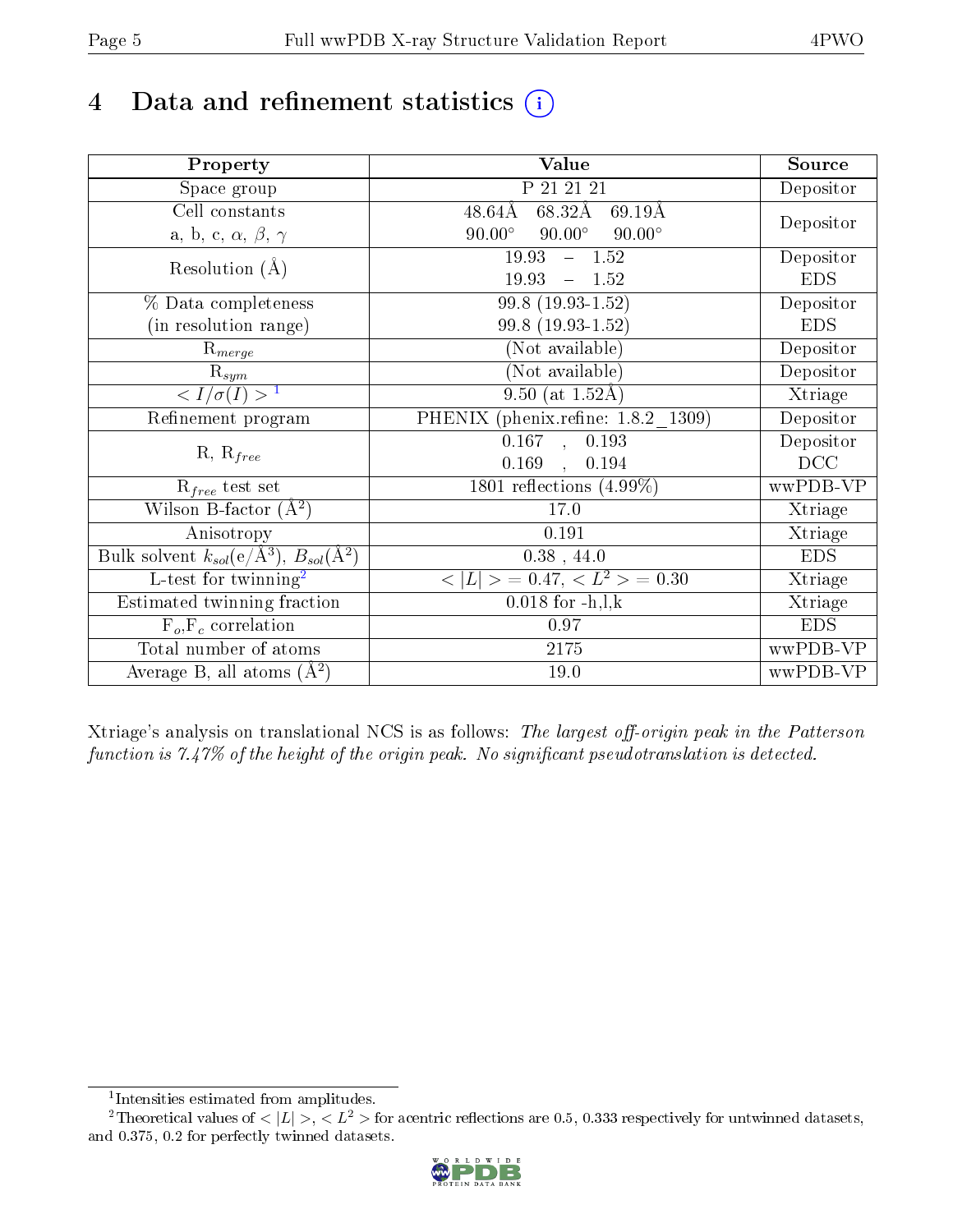# 5 Model quality  $(i)$

### 5.1 Standard geometry (i)

Bond lengths and bond angles in the following residue types are not validated in this section: GOL

The Z score for a bond length (or angle) is the number of standard deviations the observed value is removed from the expected value. A bond length (or angle) with  $|Z| > 5$  is considered an outlier worth inspection. RMSZ is the root-mean-square of all Z scores of the bond lengths (or angles).

|  | $Mol$   Chain |      | Bond lengths                    | Bond angles |        |  |
|--|---------------|------|---------------------------------|-------------|--------|--|
|  |               |      | RMSZ $ #Z  > 5$ RMSZ $ #Z  > 5$ |             |        |  |
|  |               | 0.33 | 0/2066                          | 0.51        | 0/2798 |  |

There are no bond length outliers.

There are no bond angle outliers.

There are no chirality outliers.

There are no planarity outliers.

#### 5.2 Too-close contacts  $(i)$

In the following table, the Non-H and H(model) columns list the number of non-hydrogen atoms and hydrogen atoms in the chain respectively. The H(added) column lists the number of hydrogen atoms added and optimized by MolProbity. The Clashes column lists the number of clashes within the asymmetric unit, whereas Symm-Clashes lists symmetry related clashes.

| Mol |      |      | $\mid$ Chain $\mid$ Non-H $\mid$ H(model) $\mid$ H(added) $\mid$ Clashes $\mid$ Symm-Clashes |
|-----|------|------|----------------------------------------------------------------------------------------------|
|     | 1974 | 1953 |                                                                                              |
|     |      |      |                                                                                              |
|     | 195  |      |                                                                                              |
|     |      |      |                                                                                              |

The all-atom clashscore is defined as the number of clashes found per 1000 atoms (including hydrogen atoms). The all-atom clashscore for this structure is 2.

All (7) close contacts within the same asymmetric unit are listed below, sorted by their clash magnitude.

| Atom-1           | Atom-2            | Interatomic<br>distance $(A)$ | Clash<br>overlap $(A)$ |
|------------------|-------------------|-------------------------------|------------------------|
| $1:$ A:54:LYS:NZ | 1: A:143: GLU:OF1 | 2.37                          | J.57                   |

Continued on next page...

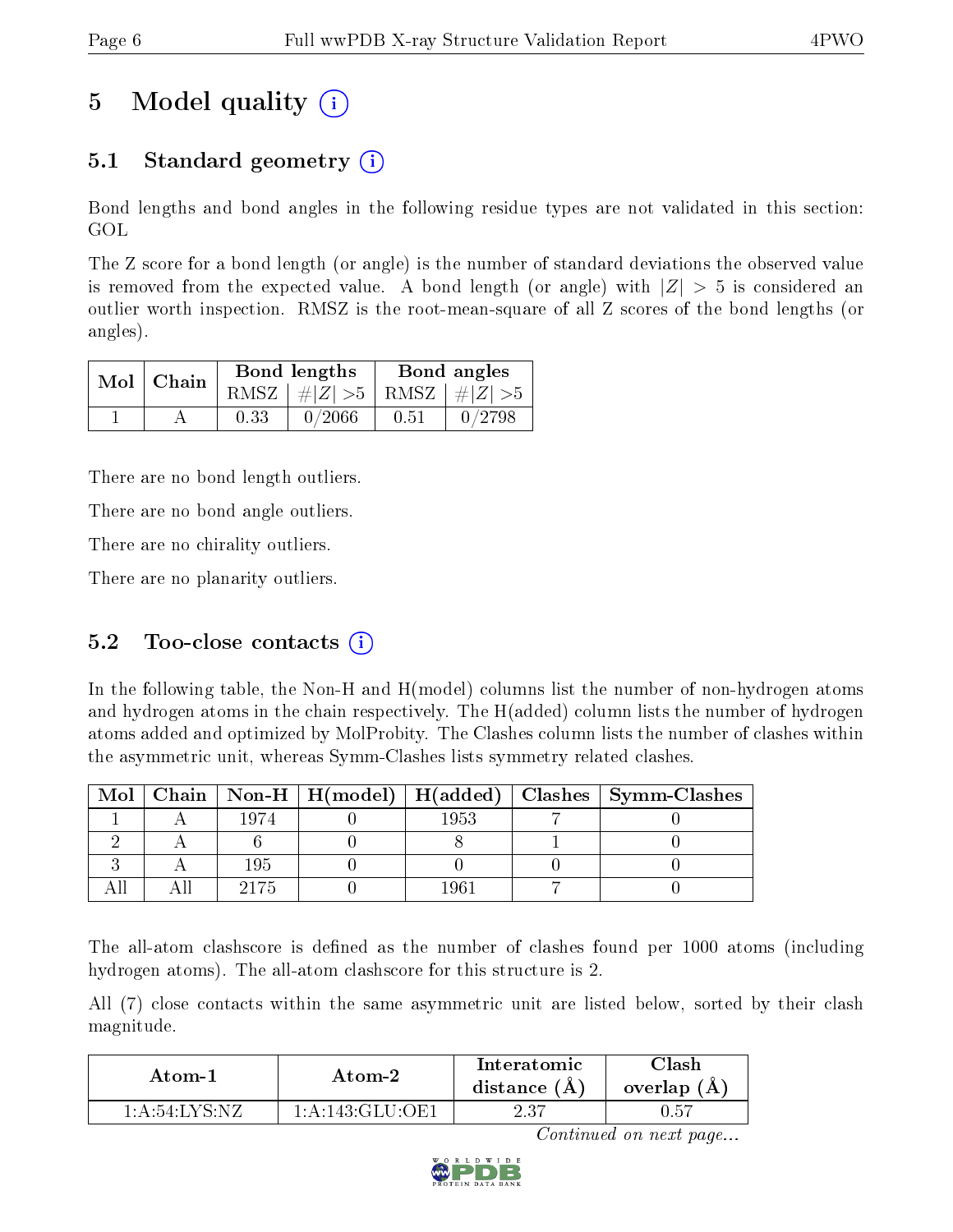| Atom-1                     | Atom-2                       | Interatomic<br>distance $(\AA)$ | Clash<br>overlap $(A)$ |
|----------------------------|------------------------------|---------------------------------|------------------------|
| $1:A:231[A]:GLU:HG3$       | 1:A:235:LYS:HE2              | 1.93                            | 0.51                   |
| 1:A:131:ARG:HG2            | 2:A:301:GOL:H11              | 1.93                            | 0.49                   |
| 1: A:54:LYS:O              | 1:A:58:VAL:HG13              | 2.14                            | 0.48                   |
| 1:A:265:GLU:CD             | 1: A:265: GLU: H             | 2.17                            | 0.45                   |
| $1:A:55:\overline{ALA:HA}$ | $1:\overline{A:58:VAL:HG22}$ | 2.00                            | 0.44                   |
| 1: A:136:THR:O             | 1:A:139:THR:HG23             | 2.20                            | 0.41                   |

Continued from previous page...

There are no symmetry-related clashes.

#### 5.3 Torsion angles  $(i)$

#### 5.3.1 Protein backbone  $(i)$

In the following table, the Percentiles column shows the percent Ramachandran outliers of the chain as a percentile score with respect to all X-ray entries followed by that with respect to entries of similar resolution.

The Analysed column shows the number of residues for which the backbone conformation was analysed, and the total number of residues.

| $\mid$ Mol $\mid$ Chain $\mid$ | Analysed                                           | Favoured   Allowed   Outliers   Percentiles |  |  |                         |
|--------------------------------|----------------------------------------------------|---------------------------------------------|--|--|-------------------------|
|                                | $\frac{1}{264}/250$ (106\%)   261 (99\%)   3 (1\%) |                                             |  |  | $\vert$ 100 100 $\vert$ |

There are no Ramachandran outliers to report.

#### 5.3.2 Protein sidechains  $(i)$

In the following table, the Percentiles column shows the percent sidechain outliers of the chain as a percentile score with respect to all X-ray entries followed by that with respect to entries of similar resolution.

The Analysed column shows the number of residues for which the sidechain conformation was analysed, and the total number of residues.

| Mol Chain | Analysed                   |                   | Rotameric   Outliers   Percentiles |  |  |
|-----------|----------------------------|-------------------|------------------------------------|--|--|
|           | 213/197 (108%)   210 (99%) | $-1$ 3 (1%) $+$ . | 67 41                              |  |  |

All (3) residues with a non-rotameric sidechain are listed below:

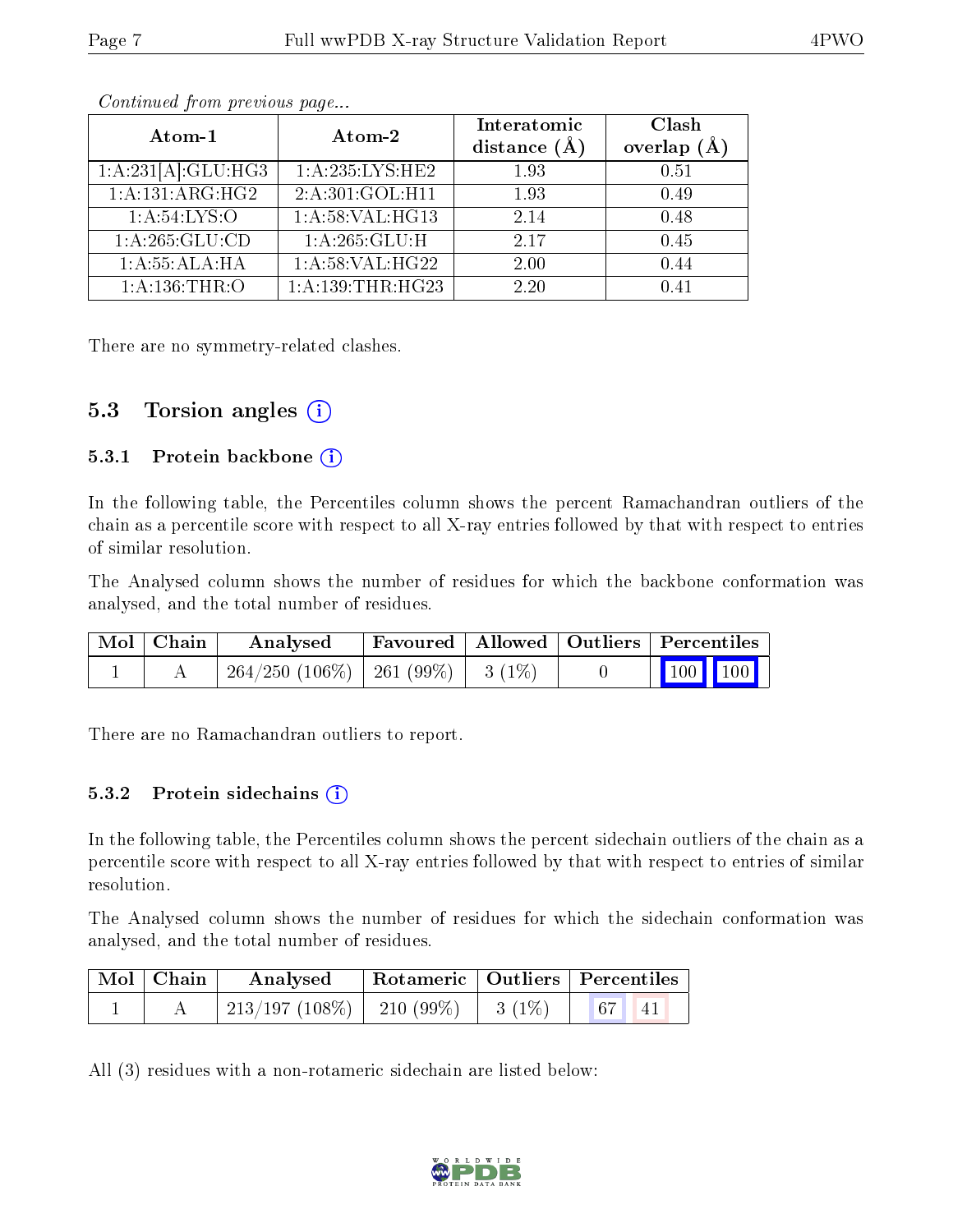| Mol | Chain | Res | Type   |
|-----|-------|-----|--------|
|     |       | 139 | THR    |
|     |       | 265 | GLU    |
|     |       | 266 | 74 L.T |

Some sidechains can be flipped to improve hydrogen bonding and reduce clashes. There are no such sidechains identified.

#### 5.3.3 RNA  $(i)$

There are no RNA molecules in this entry.

#### 5.4 Non-standard residues in protein, DNA, RNA chains  $(i)$

There are no non-standard protein/DNA/RNA residues in this entry.

#### 5.5 Carbohydrates  $(i)$

There are no carbohydrates in this entry.

#### 5.6 Ligand geometry (i)

1 ligand is modelled in this entry.

In the following table, the Counts columns list the number of bonds (or angles) for which Mogul statistics could be retrieved, the number of bonds (or angles) that are observed in the model and the number of bonds (or angles) that are defined in the Chemical Component Dictionary. The Link column lists molecule types, if any, to which the group is linked. The Z score for a bond length (or angle) is the number of standard deviations the observed value is removed from the expected value. A bond length (or angle) with  $|Z| > 2$  is considered an outlier worth inspection. RMSZ is the root-mean-square of all Z scores of the bond lengths (or angles).

| Mol<br>Type |  | Chain |     |                          |        |          |                      |        |          |           |  |  |  | $^+$ Res | Link |  | Bond lengths |  |  | Bond angles |  |
|-------------|--|-------|-----|--------------------------|--------|----------|----------------------|--------|----------|-----------|--|--|--|----------|------|--|--------------|--|--|-------------|--|
|             |  |       |     |                          | Counts | $RMSZ +$ | $\# Z $<br>$>2^{-1}$ | Counts | RMSZ     | $\pm  Z $ |  |  |  |          |      |  |              |  |  |             |  |
|             |  |       | 301 | $\overline{\phantom{a}}$ | U.U.U  | $0.33\,$ |                      | 0.5.5  | $0.42\,$ |           |  |  |  |          |      |  |              |  |  |             |  |

In the following table, the Chirals column lists the number of chiral outliers, the number of chiral centers analysed, the number of these observed in the model and the number defined in the Chemical Component Dictionary. Similar counts are reported in the Torsion and Rings columns. '-' means no outliers of that kind were identified.

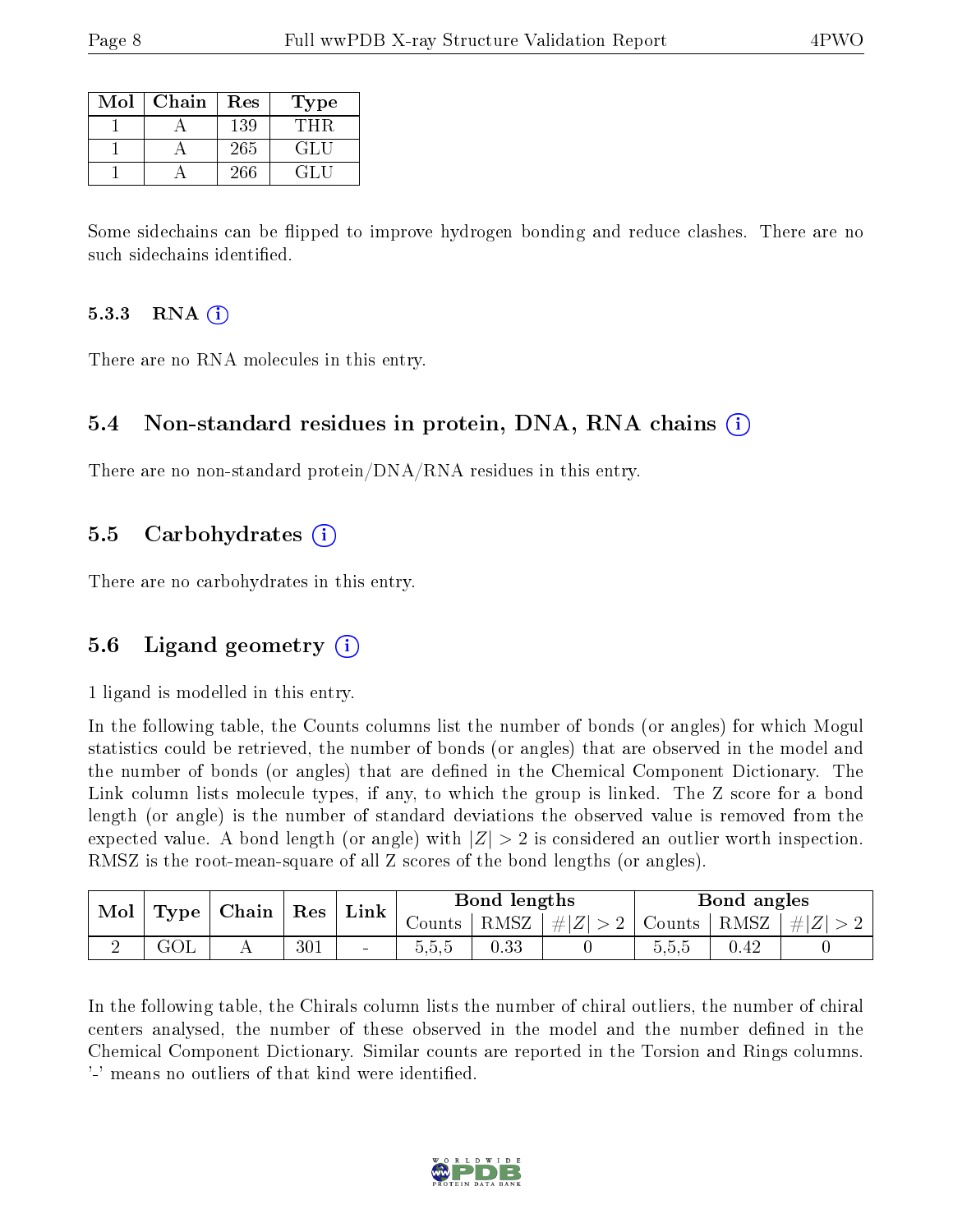|                              |              |                          | Mol   Type   Chain   Res   Link   Chirals   Torsions   Rings |  |
|------------------------------|--------------|--------------------------|--------------------------------------------------------------|--|
| $\overline{\phantom{a}}$ GOL | $A \mid 301$ | <b>Contract Contract</b> | $+2/4/4/4$                                                   |  |

There are no bond length outliers.

There are no bond angle outliers.

There are no chirality outliers.

All (2) torsion outliers are listed below:

| $Mol$   Chain   Res   Type |     | Atoms                           |
|----------------------------|-----|---------------------------------|
|                            | 301 | $\vert$ GOL $\vert$ O1-C1-C2-C3 |
|                            | 301 | $GOL$   O1-C1-C2-O2             |

There are no ring outliers.

1 monomer is involved in 1 short contact:

|  |            | Mol   Chain   Res   Type   Clashes   Symm-Clashes |
|--|------------|---------------------------------------------------|
|  | -301 + GOL |                                                   |

### 5.7 [O](https://www.wwpdb.org/validation/2017/XrayValidationReportHelp#nonstandard_residues_and_ligands)ther polymers (i)

There are no such residues in this entry.

#### 5.8 Polymer linkage issues  $(i)$

There are no chain breaks in this entry.

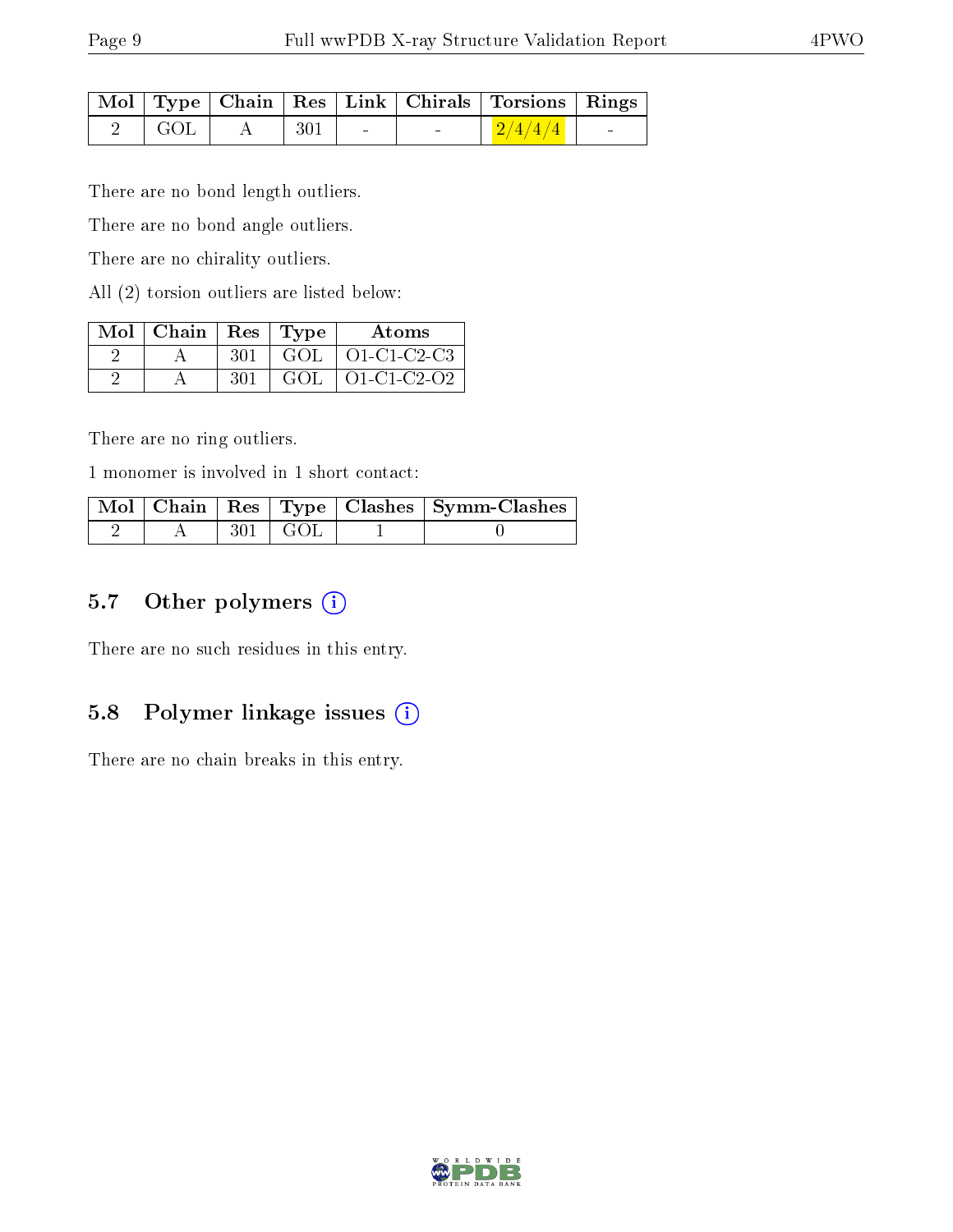## 6 Fit of model and data  $\left( \cdot \right)$

### 6.1 Protein, DNA and RNA chains (i)

In the following table, the column labelled  $#RSRZ>2'$  contains the number (and percentage) of RSRZ outliers, followed by percent RSRZ outliers for the chain as percentile scores relative to all X-ray entries and entries of similar resolution. The OWAB column contains the minimum, median,  $95<sup>th</sup>$  percentile and maximum values of the occupancy-weighted average B-factor per residue. The column labelled  $Q< 0.9$  lists the number of (and percentage) of residues with an average occupancy less than 0.9.

| $\vert$ Mol $\vert$ Chain $\vert$ | Analysed                     | $  <$ RSRZ $>$ $ $ | $\rm \#RSRZ{>}2$ |  | $\vert$ OWAB( $\rm{\AA}^{2}$ ) $\vert$ Q<0.9 $\vert$ |  |
|-----------------------------------|------------------------------|--------------------|------------------|--|------------------------------------------------------|--|
|                                   | $\mid$ 250/250 (100%) $\mid$ | 0.18               |                  |  | 10 (4\%)   38   42   10, 18, 32, 41                  |  |

All (10) RSRZ outliers are listed below:

| Mol          | Chain | Res | <b>Type</b> | <b>RSRZ</b> |
|--------------|-------|-----|-------------|-------------|
| 1            | А     | 38  | <b>THR</b>  | 4.9         |
| $\mathbf{1}$ | A     | 285 | <b>SER</b>  | 3.9         |
| 1            | A     | 58  | VAL         | 2.9         |
| 1            | A     | 286 | SER         | 2.9         |
| 1            | A     | 74  | ALA         | 2.6         |
| 1            | A     | 284 | PRO         | 2.6         |
| 1            | A     | 215 | LYS         | 2.6         |
| 1            | A     | 287 | HIS         | 2.4         |
| 1            | А     | 283 | THR         | 2.4         |
| 1            |       | 271 | ШE          | $2.1\,$     |

### 6.2 Non-standard residues in protein, DNA, RNA chains (i)

There are no non-standard protein/DNA/RNA residues in this entry.

### 6.3 Carbohydrates (i)

There are no carbohydrates in this entry.

### 6.4 Ligands  $(i)$

In the following table, the Atoms column lists the number of modelled atoms in the group and the number defined in the chemical component dictionary. The B-factors column lists the minimum, median,  $95<sup>th</sup>$  percentile and maximum values of B factors of atoms in the group. The column labelled  $Q< 0.9$ ' lists the number of atoms with occupancy less than 0.9.